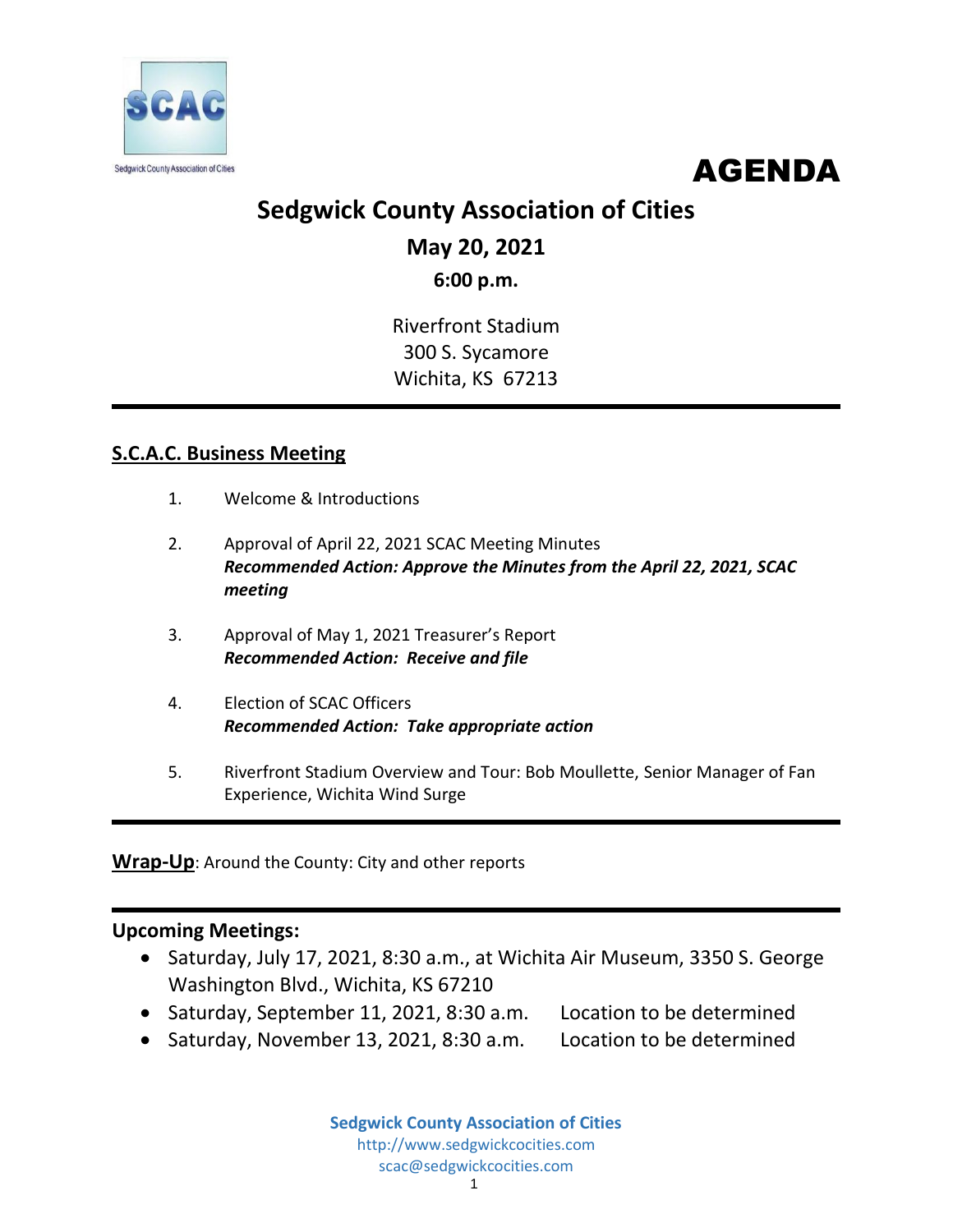

## Sedgwick County Association of Cities (SCAC) Zoom Meeting Minutes April 22, 2021

SCAC met at 6:00 p.m., on Thursday, April 22, 2021, via Zoom, with Chairman **John McIntosh**, presiding. SCAC members and visitors are shown on the attached list.

#### **Welcome**: **McIntosh** welcomed members and guests

**Cities in Attendance:** Clearwater, Colwich, Derby, Haysville, Mount Hope, Park City, Sedgwick, Valley Center.

#### **Approval of March 18, 2021 Minutes**

The Minutes from the March 18, 2021 SCAC meeting were submitted for approval. Motion made by Mayor Terry Somers (Mount Hope) to APPROVE the March 18, 2021 Meeting Minutes. Seconded by Council Member Gina Gregory (Valley Center). **Motion PASSED.** 

#### **Approval of April 2021 Financial Report**

The April 2021 SCAC Financial Report was submitted by SCAC Treasurer, Council Member Gina Gregory. Council Member Bob Rardin (Haysville) motioned to receive and file the SCAC April 2021 Financial Report). Motion seconded by Council Member Russ Kessler (Haysville). **Motion PASSED.**

#### **American Rescue Plan: Brent Shelton, Deputy Chief Financial Officer, Sedgwick County**

- March 17, 2020: CARES Act money received by County
	- o Received \$99.6 million directly from federal government
	- o Received an additional \$9 million for workforce development
	- o To date, \$102 million spent
	- $\circ$  Covid-related expenditures only not spent on lost revenue
- American Rescue Plan Act of 2021
	- o \$1.9 trillion
	- o 12 buckets of funding including:
		- Direct stimulus payments to individuals & families
		- **Food and agriculture**
		- **Small businesses**
		- **Housing**
		- **•** Transportation
		- **States and municipalities**
		- **Labor & unemployment**
		- **Schools**
		- Health care
	- \$350B to states and local governments
		- The state portion of the funding is \$195 billion
		- \$1.25 billion minimum will be distributed equally among the 50 States and the District of Columbia
		- Remaining amount will be distributed according to a formula that takes into account each state's share of unemployed individuals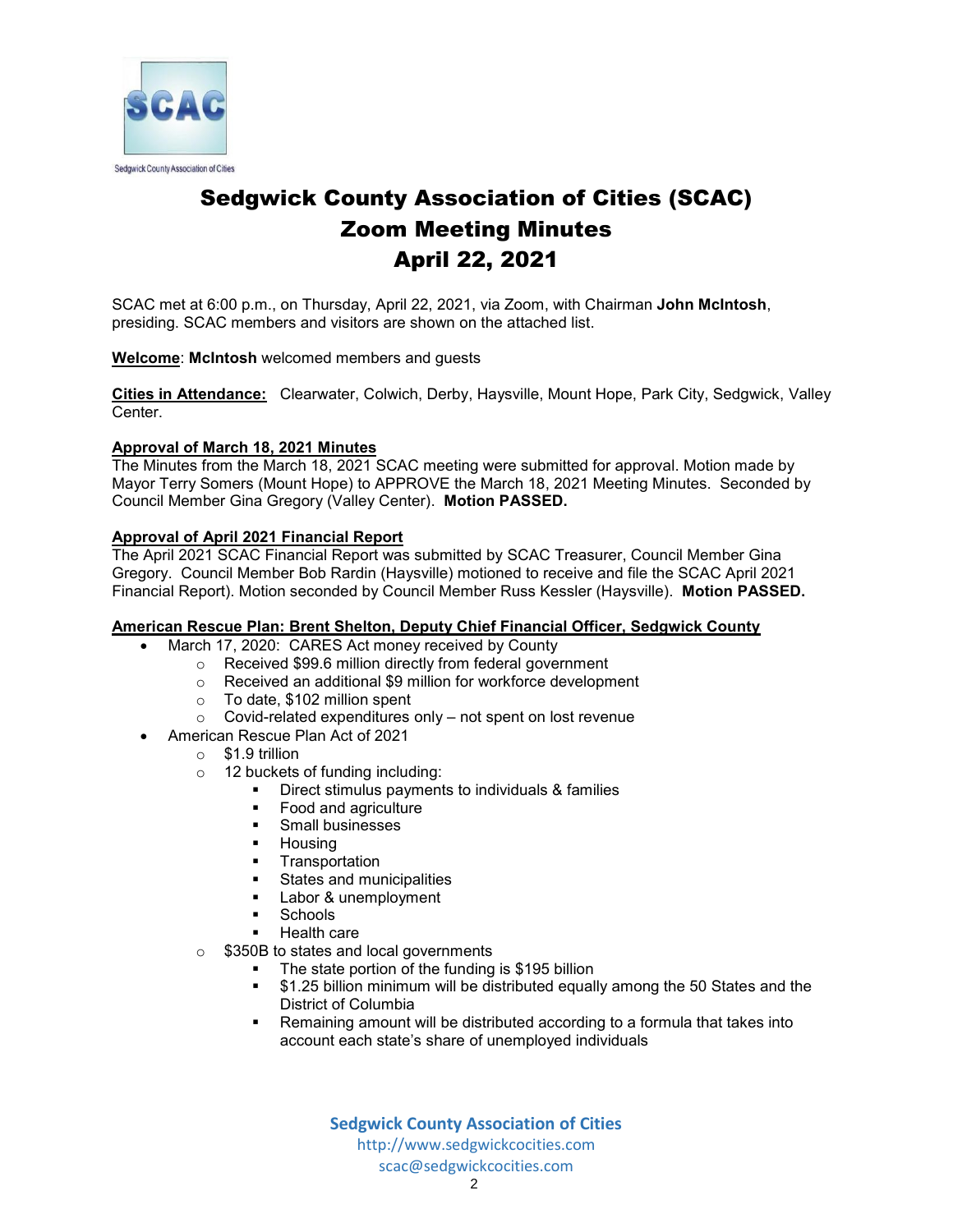

- $\circ$  The local portion of the funding is \$130 billion
	- Equally divided between cities and counties
	- For cities, \$45.5 billion of the \$65 billion will be allocated to metro cities (pop. over 50,000) utilizing a modified formula
	- The remaining amount for smaller jurisdictions (pop. under 50,000) will be allocated according to pop. share but will not exceed 75 percent of their most recent budget.
- $\circ$  Payments to local governments will be made in two tranches first half 60 days after enactment, second half one year later
- o Eligible uses include:
	- To respond to the public health emergency with respect to the Coronavirus Disease 2019 (COVID–19) or its negative economic impacts, including assistance to households, small businesses, and nonprofits, or aid to impacted industries such as tourism, travel, and hospitality
	- To respond to workers performing essential work during the COVID–19 public health emergency by providing premium pay to eligible workers of the State, territory, or Tribal government that are performing such essential work, or by providing grants to eligible employers that have eligible workers who perform essential work
	- For the provision of government services to the extent of the reduction in revenue of such State, territory, or Tribal government due to the COVID–19 public health emergency relative to revenues collected in the most recent full fiscal year of the State, territory, or Tribal government prior to the emergency
	- To make necessary investments in water, sewer, or broadband infrastructure
- o Two restrictions on eligible uses
	- Funds cannot be used to directly or indirectly offset tax reductions or delay a tax/tax increase; funds cannot be deposited into any pension fund
	- Funding available through and must be spent by end of calendar year 2024
- o Kansas Direct Allocations
	- \$1.5 Billion to the State of Kansas
		- \$1.3 Billion to Local Governments
			- $\triangleright$  \$73 Million to City of Wichita
			- $\triangleright$  \$100 Million to Sedgwick County
			- $\geq$  \$12.3 Million to Cities in Sedgwick County
	- $\geq$  \$185 Million Total
- o Direct allocations to Sedgwick County cities:

| <b>Andale</b>       | \$<br>138,172.15   | Goddard              | \$<br>671,401.87    |
|---------------------|--------------------|----------------------|---------------------|
| <b>Bel Aire</b>     | 1,161,934.02<br>\$ | <b>Haysville</b>     | \$<br>1,587,229.86  |
| <b>Bentley</b>      | \$<br>72,375.89    | <b>Kechi</b>         | 280,684.06<br>\$    |
| Cheney              | \$<br>303,362.77   | <b>Maize</b>         | 690,720.77<br>\$    |
| Clearwter           | \$<br>357,259.71   | <b>Mount Hope</b>    | 112,133.63<br>\$    |
| Colwich             | \$<br>205,368.34   | <b>Mulvane</b>       | \$<br>908,408.41    |
| <b>Derby</b>        | 3,491,821.70<br>\$ | <b>Park City</b>     | 1,086,898.28<br>\$. |
| Eastborough         | \$<br>102,474.18   | <b>Valley Center</b> | \$1,025,441.77      |
| <b>Garden Plain</b> | \$<br>127,252.77   | <b>Viola</b>         | \$<br>17,918.98     |
|                     |                    | <b>Total</b>         | \$12,340,859.16     |

\* City of Sedgwick to receive funds from Harvey County

**Sedgwick County Association of Cities** http://www.sedgwickcocities.com scac@sedgwickcocities.com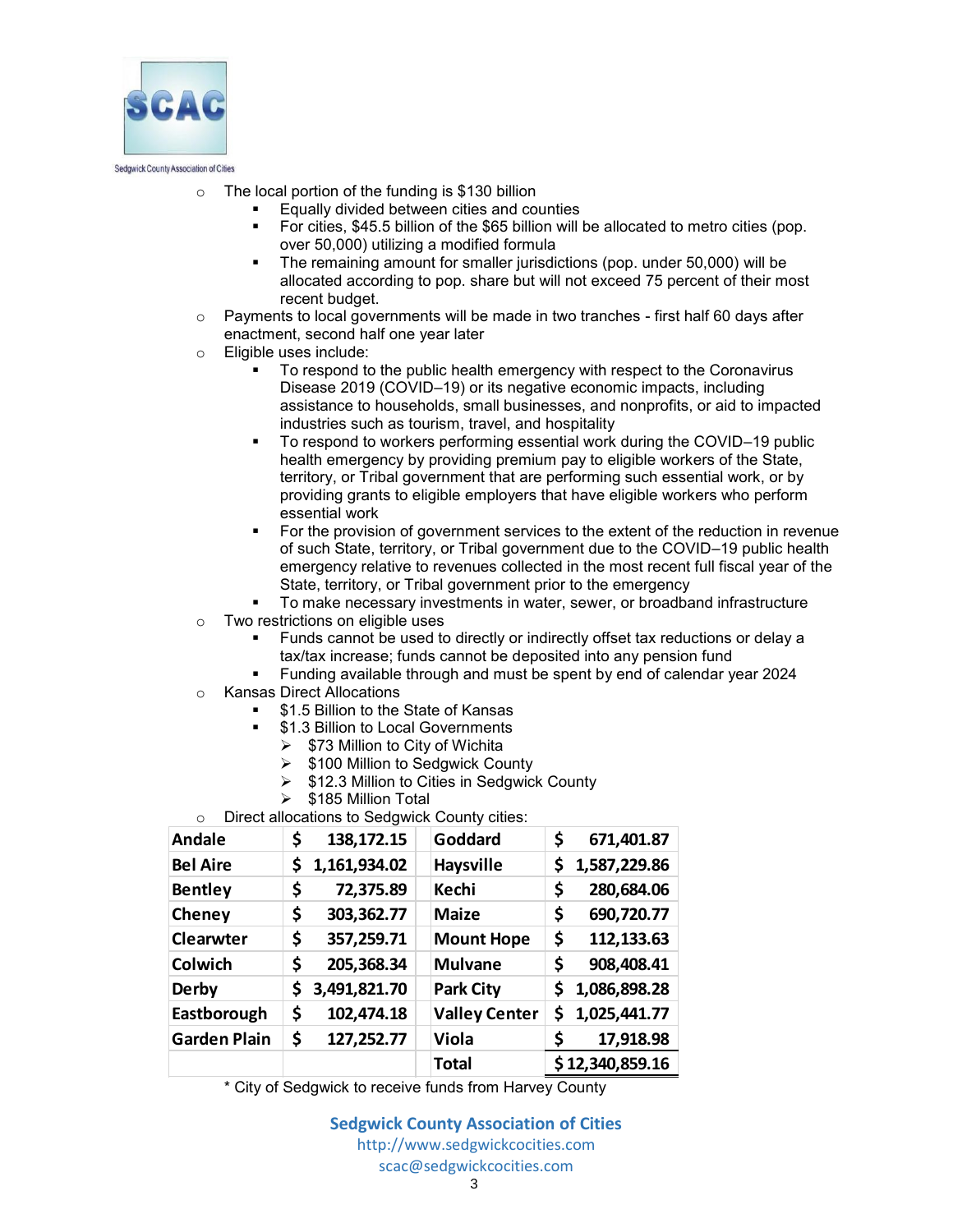

#### Sedgwick County Association of Cities

- o Considerations:
	- Temporary Funds Use for non-recurring spending
	- Needs Assessment
	- Notice of Funding Opportunity (NOFO)
	- Strategic Use of Funds
		- $\triangleright$  May be planned already
		- Alternative Sources of Funds
	- Collaboration among units of government and regional organizations through community taskforce
		- Laura Rainwater represents Sedgwick County Cities on the taskforce
		- $\triangleright$  Any elected official from Sedawick County Cities may participate
		- Other funding opportunities Grants through other buckets of money
- $\circ$  Shelton will consult with County leaders to determine if Sedgwick County Cities can piggyback on Sedgwick County's consulting agreement with Witt O'Brien
- o Funds may be deposited into an interest-bearing account, but that interest must be spent under the same eligibility requirements

#### **Wrap Up: Chairman John McIntosh**

- A. Election of SCAC officers to occur at the May 20, 2021 meeting
	- Any elected official interested in running for office, please contact Council Member John McIntosh or SCAC Executive Director Laura Rainwater
	- Council Member Bob Rardin (Haysville) suggested keeping the current slate of officers
- B. Sedgwick County Solid Waste Management Committee Report: Randy Parker and Council Member Tom Jones (Park City)
	- 1. SWMC Meeting on Monday, April 5, 2020 at the Public Works Building on Seneca
	- 2. Tom Jones for SCAC 2nd Class Cities and Randy Parker for SCAC 3rd Class Cities were sworn in by the County Clerk's Office
	- 3. Waste Tire Collection Event in April 2021
		- April 22nd, 2021, 9 AM to 3 PM, Businesses and Governments ONLY, Sedgwick County West Yard at 4701 South West Street
		- April 23rd and 24th, 2021, 9 AM to 3 PM, Residents ONLY, Sedgwick County West Yard at 4701 South West Street
	- 4. Cindy Le of the Sedgwick County Dept. Of Environmental Resources (DER) gave a presentation on the 2020 E-Waste Event: it was a huge success and was held at the County West Maintenance Yard
	- 5. Susan Erlenwein presented the 2021 Solid Waste Plan Update
		- This is earlier but the BOCC wanted to have the SWMP updated before they set the amount of the Solid Waste Fee (\$7.80 in 2021, used to fund programs like the E-Waste Event, Tire Roundup, and this year an expansion of the Household Hazardous Waste Facility)
		- The plan provides the latest updates on the SWMP including demographics, major components of the SWMP, etc
		- The DER recommended that the BOCC approve a Solid Waste Management KDHE Permit modification for Evergreen Recycling in Park City. Parker and Jones questioned if Park City had been included in this modification. Erlenwein said that the Mayor of Park City signed off on the modification.
		- The DER recommended that the BOCC approve a Solid Waste Management KDHE Permit modification for Waste Connections Transfer Station to become a KDHE permitted Tire Collection Center, Waste Connections is currently a KDHE permitted Tire Transporter

**Sedgwick County Association of Cities** http://www.sedgwickcocities.com scac@sedgwickcocities.com